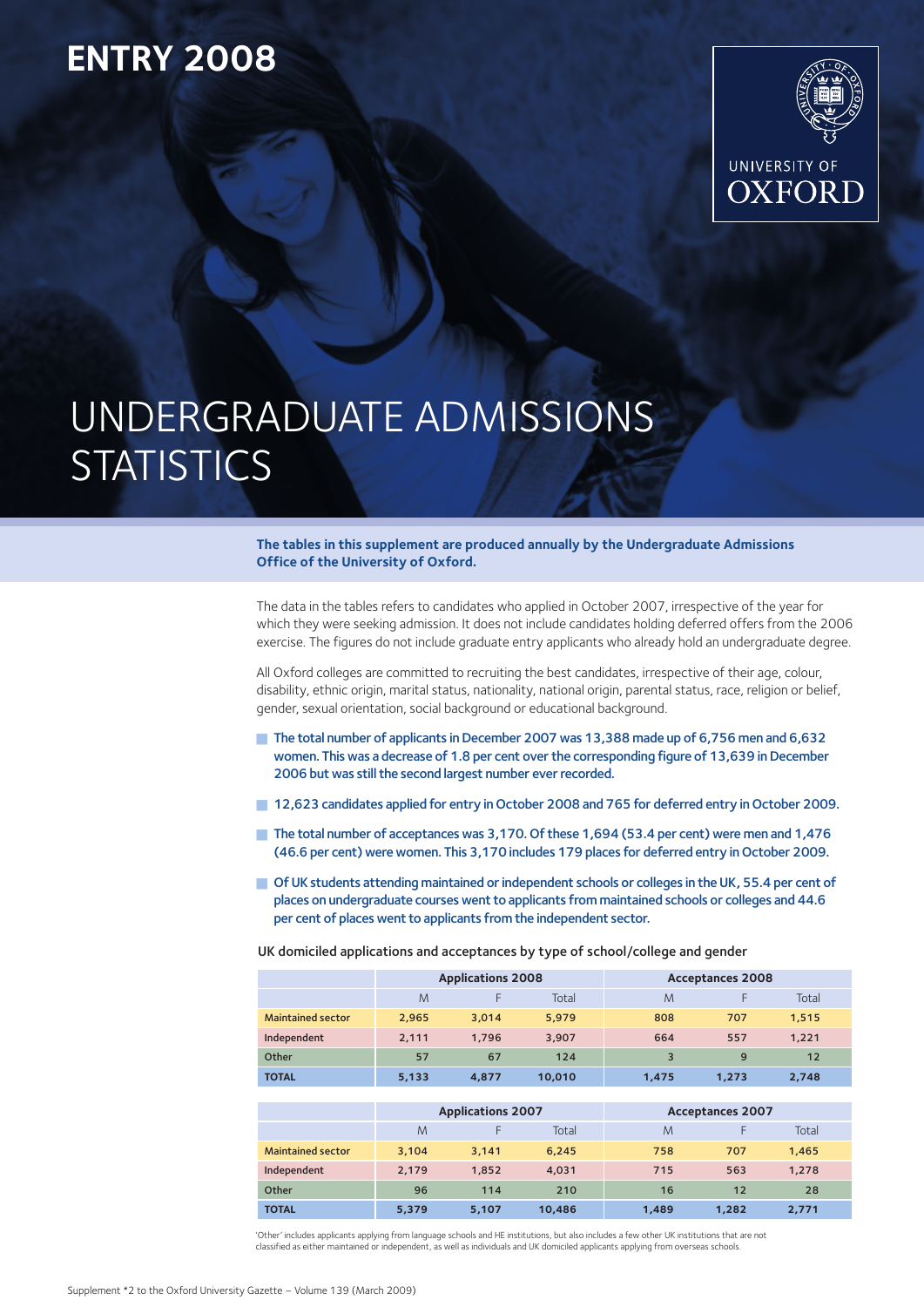## **School/college and gender**

## **Table 1** Applications and acceptances by type of school/college and gender

- 1 FE Institutions comprise tertiary colleges and all types of further education colleges.
- 2 The 'Other maintained' category comprises other secondary schools, special schools and city technology colleges
- 3 'Other UK Institutions' mainly comprises language schools and HE Institutions, but also includes a few other UK institutions that are not classified as either maintained or independent

|                                    |       | <b>Applications 2008</b> |                   |       |                | <b>Acceptances 2008</b> |                  |       |  |  |
|------------------------------------|-------|--------------------------|-------------------|-------|----------------|-------------------------|------------------|-------|--|--|
|                                    | M     | F                        | Total             | %     | M              | F                       | Total            | %     |  |  |
| Comprehensive                      | 1,341 | 1,376                    | 2,717             | 20.3  | 333            | 293                     | 626              | 19.8  |  |  |
| Grammar                            | 785   | 794                      | 1,579             | 11.9  | 266            | 221                     | 487              | 15.4  |  |  |
| Sixth-form colleges                | 556   | 598                      | 1,154             | 8.6   | 153            | 145                     | 298              | 9.4   |  |  |
| FE Institutions <sup>1</sup>       | 284   | 299                      | 583               | 4.3   | 52             | 51                      | 103              | 3.2   |  |  |
| Other maintained <sup>2</sup>      | 63    | 27                       | 90                | 0.7   | 16             | $\overline{4}$          | 20               | 0.6   |  |  |
| <b>Maintained sector</b>           | 3,029 | 3,094                    | 6,123             | 45.7  | 820            | 714                     | 1,534            | 48.4  |  |  |
| Independent                        | 2,417 | 2,104                    | 4,521             | 33.8  | 724            | 604                     | 1,328            | 41.9  |  |  |
| Other UK Institutions <sup>3</sup> | 26    | 41                       | 67                | 0.5   | $\overline{4}$ | 8                       | 12               | 0.4   |  |  |
| Overseas Schools                   | 528   | 576                      | 1,104             | 8.3   | 65             | 68                      | 133              | 4.2   |  |  |
| <b>Individuals</b>                 | 756   | 817                      | 1,573             | 11.7  | 81             | 82                      | 163              | 5.1   |  |  |
| All other category                 | 1,310 | 1,434                    | 2,744             | 20.5  | 150            | 158                     | 308              | 9.7   |  |  |
| <b>TOTAL</b>                       | 6,756 | 6,632                    | 13,388            | 100.0 | 1,694          | 1,476                   | 3,170            | 100.0 |  |  |
|                                    |       |                          | Annlications 2007 |       |                |                         | Acceptances 2007 |       |  |  |

1

|                                    | <b>Applications 2007</b> |       |        |       |       | <b>Acceptances 2007</b> |       |       |  |  |
|------------------------------------|--------------------------|-------|--------|-------|-------|-------------------------|-------|-------|--|--|
|                                    | M                        | F     | Total  | %     | M     | F                       | Total | %     |  |  |
| Comprehensive                      | 1,417                    | 1,464 | 2,881  | 21.1  | 325   | 295                     | 620   | 19.6  |  |  |
| Grammar                            | 814                      | 800   | 1,614  | 11.8  | 243   | 238                     | 481   | 15.2  |  |  |
| Sixth-form colleges                | 577                      | 609   | 1,186  | 8.7   | 137   | 135                     | 272   | 8.6   |  |  |
| FE Institutions <sup>1</sup>       | 295                      | 330   | 625    | 4.6   | 43    | 46                      | 89    | 2.8   |  |  |
| Other maintained <sup>2</sup>      | 73                       | 24    | 97     | 0.7   | 17    | 5                       | 22    | 0.7   |  |  |
| <b>Maintained sector</b>           | 3,176                    | 3,227 | 6,403  | 46.9  | 765   | 719                     | 1,484 | 46.9  |  |  |
| Independent                        | 2,509                    | 2,162 | 4,671  | 34.3  | 777   | 625                     | 1,402 | 44.4  |  |  |
| Other UK Institutions <sup>3</sup> | 37                       | 43    | 80     | 0.6   | 3     | $\overline{7}$          | 10    | 0.3   |  |  |
| Overseas Schools                   | 494                      | 561   | 1055   | 7.7   | 47    | 62                      | 109   | 3.5   |  |  |
| <b>Individuals</b>                 | 684                      | 746   | 1430   | 10.5  | 83    | 72                      | 155   | 4.9   |  |  |
| All other category                 | 1,215                    | 1,350 | 2,565  | 18.8  | 133   | 141                     | 274   | 8.7   |  |  |
| <b>TOTAL</b>                       | 6.900                    | 6,739 | 13,639 | 100.0 | 1,675 | 1,485                   | 3,160 | 100.0 |  |  |

#### **Table 1a** Success rate by type of school/college and gender

|                          |         | <b>Success rate 2008</b> |           |                          |         | Success rate 2007 |           |
|--------------------------|---------|--------------------------|-----------|--------------------------|---------|-------------------|-----------|
|                          | $M(\%)$ | $F(\%)$                  | $All(\%)$ |                          | $M(\%)$ | $F(\%)$           | $All(\%)$ |
| Comprehensive            | 24.8    | 21.3                     | 23.0      | Comprehensive            | 22.9    | 20.2              | 21.5      |
| Grammar                  | 33.9    | 27.8                     | 30.8      | Grammar                  | 29.9    | 29.8              | 29.8      |
| Sixth-form colleges      | 27.5    | 24.2                     | 25.8      | Sixth-form colleges      | 23.7    | 22.2              | 22.9      |
| FE Institutions          | 18.3    | 17.1                     | 17.7      | FE Institutions          | 14.6    | 13.9              | 14.2      |
| Other maintained         | 25.4    | 14.8                     | 22.2      | Other maintained         | 23.3    | 20.8              | 22.7      |
| <b>Maintained sector</b> | 27.1    | 23.1                     | 25.1      | <b>Maintained sector</b> | 24.1    | 22.3              | 23.2      |
| Independent              | 30.0    | 28.7                     | 29.4      | Independent              | 31.0    | 28.9              | 30.0      |
| Other UK Institutions    | 15.4    | 19.5                     | 17.9      | Other UK Institutions    | 8.1     | 16.3              | 12.5      |
| Overseas Schools         | 12.3    | 11.8                     | 12.0      | Overseas Schools         | 9.5     | 11.1              | 10.3      |
| <b>Individuals</b>       | 10.7    | 10.0                     | 10.4      | <b>Individuals</b>       | 12.1    | 9.7               | 10.8      |
| All other category       | 11.5    | 11.0                     | 11.2      | All other category       | 10.9    | 10.4              | 10.7      |
| <b>TOTAL</b>             | 25.1    | 22.3                     | 23.7      | <b>TOTAL</b>             | 24.3    | 22.0              | 23.2      |

#### Table 1b Success rate by application route

| Pre O:                     | pre-qualification, i.e. application<br>before final school/college |                     | 2008         |       |      |       |        | 2007  |        |       |      |       |        |      |
|----------------------------|--------------------------------------------------------------------|---------------------|--------------|-------|------|-------|--------|-------|--------|-------|------|-------|--------|------|
|                            | examination results are known                                      |                     |              | Pre O |      |       | Post O |       |        | Pre O |      |       | Post O |      |
| Post Q:                    | post-qualification, i.e.<br>application after final                |                     | App          | Acc   | SR%  | App   | Acc    | SR%   | App    | Acc   | SR%  | App   | Acc    | SR%  |
| school/college examination | Maintained sector                                                  | 5.749               | 1.414        | 24.6  | 453  | 129   | 28.5   | 6.043 | 1.411  | 23.3  | 296  | 69    | 23.3   |      |
|                            | results are known                                                  | Independent         | 3.913        | 1,112 | 28.4 | 637   | 217    | 34.1  | 4.097  | .207  | 29.5 | 541   | 198    | 36.6 |
| <b>SR</b>                  | Success rate                                                       | Others <sup>'</sup> | 2.221        | 231   | 10.4 | 415   | 67     | 16.1  | 2.180  | 220   | 10.1 | 482   | 55     | 11.4 |
| #                          | Other institutions and<br>individuals                              | <b>Total</b>        | 11.883 2.757 |       | 23.2 | 1,505 | 413    | 27.4  | 12,320 | 2,838 | 23.0 | 1,319 | 322    | 24.4 |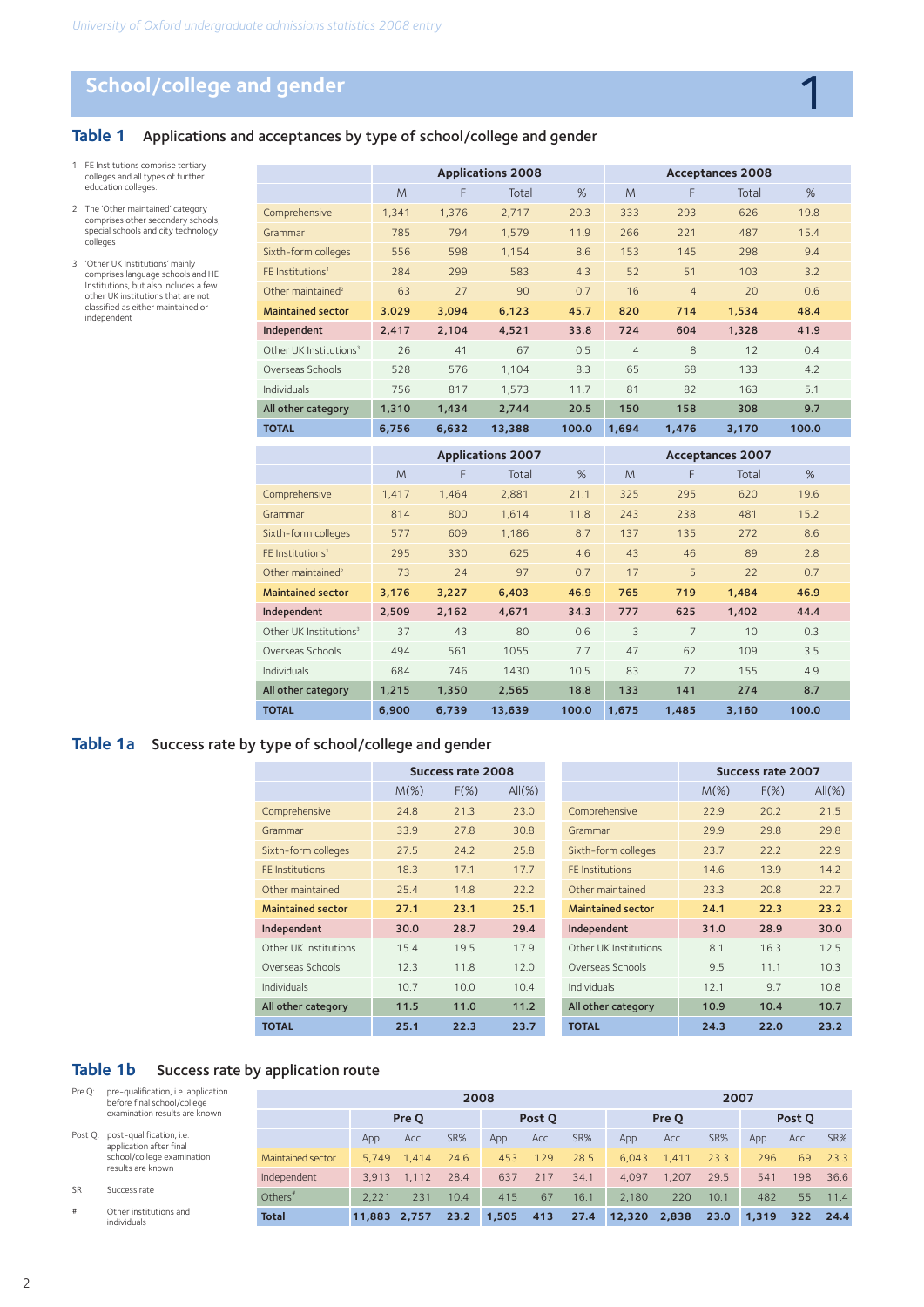

## **Table 2** Applications and acceptances by region of domicile

|                    | <b>Applications</b><br>for entry 2008 |       |           | <b>Acceptances</b><br>for entry 2008 | <b>Total number of</b><br>candidates accepted<br>through UCAS 2007 |       |  |
|--------------------|---------------------------------------|-------|-----------|--------------------------------------|--------------------------------------------------------------------|-------|--|
| Region of domicile | <b>No</b>                             | %     | <b>No</b> | %                                    | <b>No</b>                                                          | %     |  |
| North-East         | 219                                   | 1.6   | 63        | 2.0                                  | 11,720                                                             | 3.1   |  |
| North-West         | 907                                   | 6.8   | 229       | 7.2                                  | 38,955                                                             | 10.2  |  |
| Yorkshire & Humbs  | 506                                   | 3.8   | 139       | 4.4                                  | 25,275                                                             | 6.6   |  |
| East Midlands      | 500                                   | 3.7   | 122       | 3.9                                  | 21,582                                                             | 5.6   |  |
| West Midlands      | 776                                   | 5.8   | 204       | 6.4                                  | 28,850                                                             | 7.5   |  |
| Eastern            | 851                                   | 6.4   | 251       | 7.9                                  | 28,804                                                             | 7.5   |  |
| Greater London     | 2,099                                 | 15.7  | 600       | 18.9                                 | 54,119                                                             | 14.1  |  |
| South East         | 2,276                                 | 17.0  | 652       | 20.6                                 | 45,794                                                             | 12.0  |  |
| South West         | 1,128                                 | 8.4   | 318       | 10.0                                 | 25,416                                                             | 6.6   |  |
| Wales              | 397                                   | 3.0   | 84        | 2.7                                  | 16,107                                                             | 4.2   |  |
| Scotland           | 226                                   | 1.7   | 55        | 1.7                                  | 25.958                                                             | 6.8   |  |
| Northern Ireland   | 125                                   | 0.9   | 31        | 1.0                                  | 12,805                                                             | 3.4   |  |
| Outside UK         | 3,378                                 | 25.2  | 422       | 13.3                                 | 47,623                                                             | 12.4  |  |
| <b>Total</b>       | 13,388                                | 100.0 | 3,170     | 100.0                                | 383,008                                                            | 100.0 |  |



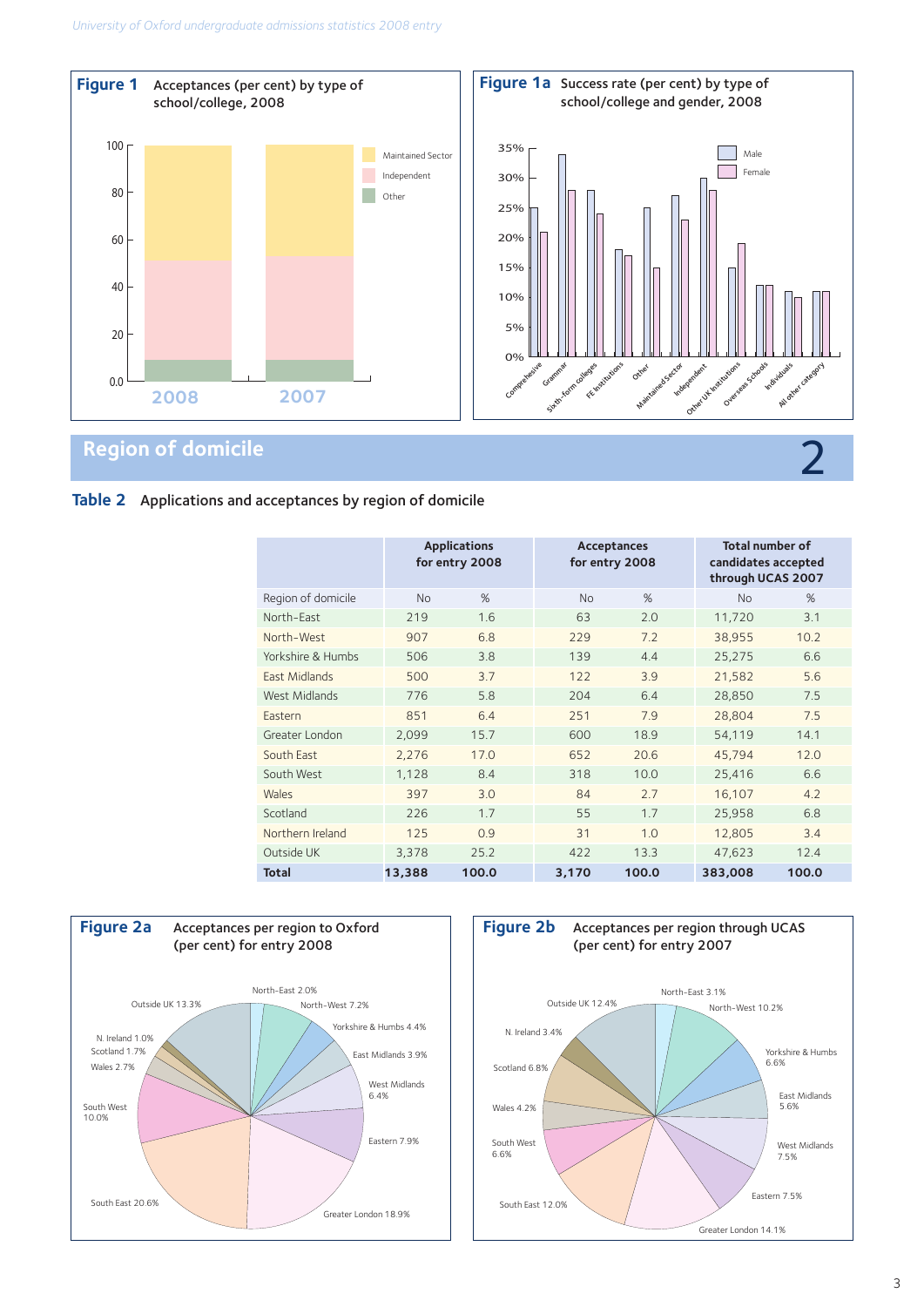## **School/college qualifications** 3

Pre Q: pre-qualification, i.e. application before final school/college examination results are known Post Q: post-qualification, i.e. application after final school/college examination results are known

## **Table 3** A-level scores of Post-Q acceptances and scores achieved by Pre-Q candidates

| <b>A-level Grades</b> | <b>Achieved by</b><br><b>Post-Q candidates</b><br>holding<br>unconditional<br>offers |                | <b>Achieved by</b><br><b>Pre-Q candidates</b><br>entering Oxford<br>in Autumn 2008 |                | <b>Total entry</b><br>in Autumn 2008 |
|-----------------------|--------------------------------------------------------------------------------------|----------------|------------------------------------------------------------------------------------|----------------|--------------------------------------|
|                       | No of candidates                                                                     | <b>No</b>      | %                                                                                  | <b>No</b>      | %                                    |
| <b>AAA</b>            | 324                                                                                  | 2,427          | 98.4                                                                               | 2,668          | 98.2                                 |
| AAB                   | 10                                                                                   | 35             | 1.4                                                                                | 45             | 1.6                                  |
| ABB/AAC               | $\Omega$                                                                             | $\overline{4}$ | 0.2                                                                                | $\overline{4}$ | 0.2                                  |
| ABC/BBB               | $\Omega$                                                                             | $\Omega$       | 0.0                                                                                | $\Omega$       | 0.0                                  |
| Below ABC/BBB         | $\Omega$                                                                             | $\Omega$       | 0.0                                                                                | $\Omega$       | 0.0                                  |
| Sub-total             | 334                                                                                  | 2,466          | 100.0                                                                              | 2,717          | 100.0                                |
| Other qualifications  | 81                                                                                   | 291            |                                                                                    | 453            |                                      |
| <b>Total</b>          | 415                                                                                  | 2,757          |                                                                                    | 3.170          |                                      |

## **Table 3b** Conditional offers for 2008 entry

| <b>Type of qualification</b>           | No of candidates |
|----------------------------------------|------------------|
| A-level                                | 2,708            |
| International Baccalaureate            | 175              |
| Scottish (Advanced Highers or Highers) | 38               |
| German Abitur                          | 34               |
| US APTs or SATs                        | 25               |
| Singaporean SIPCAL                     | 24               |
| Polish Matura                          | 15               |
| French Baccalaureate                   | 11               |
| European Baccalaureate                 | 9                |
| Other                                  | 40               |
| <b>Total</b>                           | 3.079            |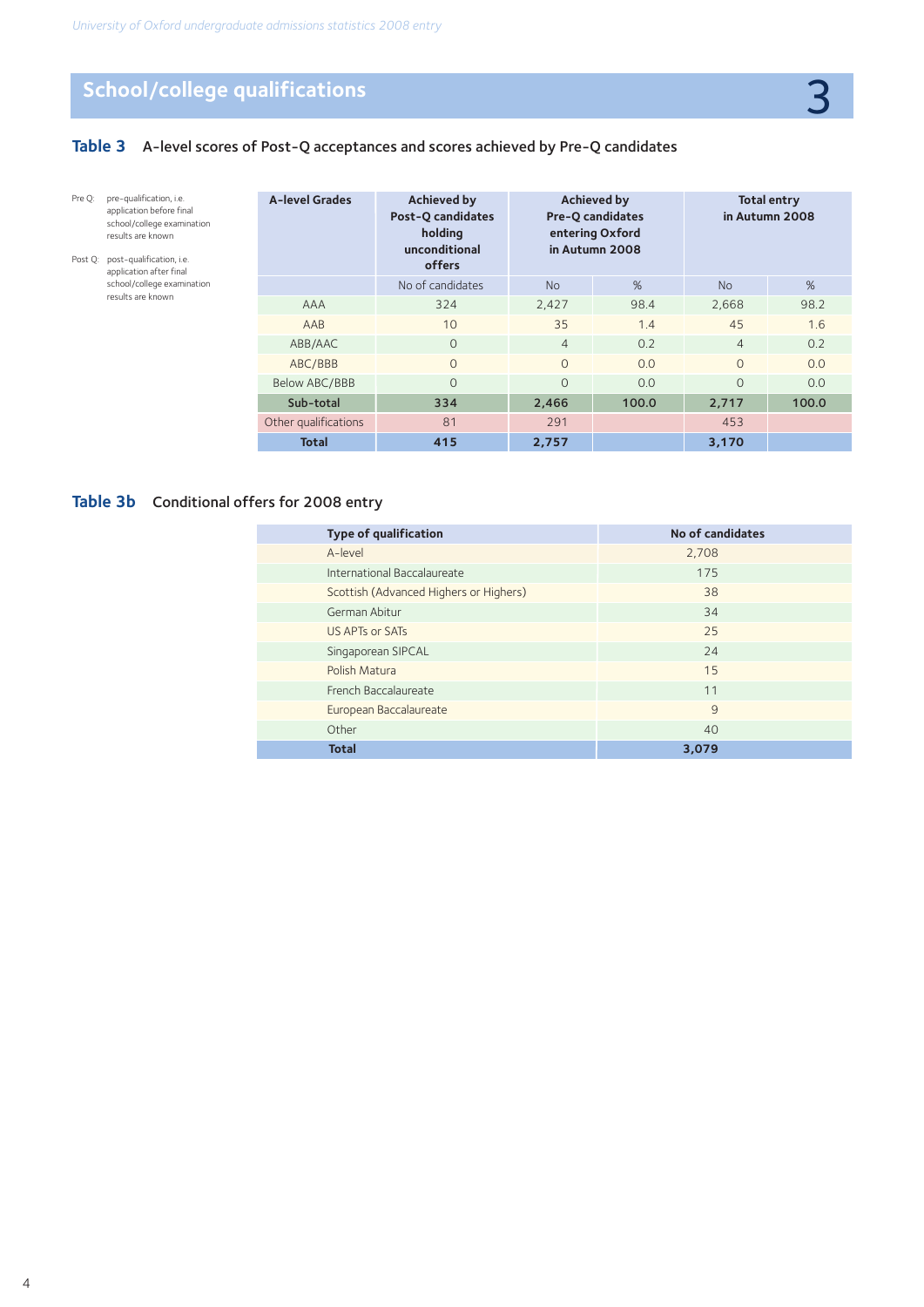## **Disability**

5

## **Table 4** Applications, acceptances and success rate by disability

| Specific learning difficulty<br>(e.g. dyslexia)                                   | <b>Disability code</b> | <b>Applications</b> |      |                          | Acceptances    |      | Success rate (%) |
|-----------------------------------------------------------------------------------|------------------------|---------------------|------|--------------------------|----------------|------|------------------|
| 2 Blind or partially sighted                                                      |                        | 2008                | 2007 | 2008                     | 2007           | 2008 | 2007             |
| 3 Deaf or hard of hearing                                                         |                        | 289                 | 317  | 68                       | 93             | 23.5 | 29.3             |
| 4 Wheelchair/mobility difficulties                                                | $\overline{2}$         | 20                  | 8    | 5                        | $\bigcap$      | 25.0 | 25.0             |
| 5 Autistic spectrum disorder or                                                   | 3                      | 27                  | 31   | 6                        | 5              | 22.2 | 16.1             |
| Asperger's syndrome                                                               | $\overline{4}$         | 15                  | 13   | 3                        | $\bigcap$      | 20.0 | 15.4             |
| 6 Mental health difficulties                                                      | 5                      | 17                  | 23   | $\overline{\phantom{0}}$ | 3              | 41.2 | 13.0             |
| 7 Disability that cannot be seen, e.g.<br>diabetes, epilepsy or a heart condition | 6                      | 19                  | 22   | 6                        | $\overline{4}$ | 31.6 | 18.2             |
| 8 Two or more of the above                                                        |                        | 62                  | 67   | 15                       | 13             | 24.2 | 19.4             |
| 9 Disability, special need or medical                                             | 8                      | 9                   | 15   | $\overline{2}$           | 6              | 22.2 | 40.0             |
| condition that is not listed above                                                | 9                      | 79                  | 98   | 14                       | 23             | 17.7 | 23.5             |
|                                                                                   | <b>Total</b>           | 537                 | 594  | 126                      | 151            | 23.5 | 25.4             |

## **Ethnic origin**

## **Table 5** Applications, acceptances and success rate of home students by known ethnic origin, 2008

|                         |           | <b>Applications</b> |                | Acceptances |              |
|-------------------------|-----------|---------------------|----------------|-------------|--------------|
|                         | <b>No</b> | %                   | <b>No</b>      | (%)         | Success rate |
| Bangladeshi             | 43        | 0.5                 | 3              | 0.1         | 7.0          |
| Chinese                 | 186       | 2.0                 | 37             | 1.4         | 19.9         |
| Indian                  | 338       | 3.6                 | 65             | 2.4         | 19.2         |
| Pakistani               | 108       | 1.2                 | 17             | 0.6         | 15.7         |
| Other Asian             | 174       | 1.9                 | 29             | 1.0         | 16.7         |
| <b>Black Caribbean</b>  | 28        | 0.3                 | 5              | 0.2         | 17.9         |
| <b>Black African</b>    | 119       | 1.3                 | 24             | 0.9         | 20.2         |
| <b>Black Other</b>      | 11        | 0.1                 | $\Omega$       | $\Omega$    | 0.0          |
| White & Black Caribbean | 44        | 0.5                 | 10             | 0.4         | 22.7         |
| White & Black African   | 36        | 0.4                 | $\overline{7}$ | 0.3         | 19.4         |
| White & Asian           | 232       | 2.5                 | 74             | 2.8         | 31.9         |
| Other mixed             | 123       | 1.3                 | 35             | 1.3         | 28.5         |
| White                   | 7,747     | 83.5                | 2,349          | 87.6        | 30.3         |
| Other                   | 91        | 0.9                 | 28             | 1.0         | 30.8         |
| <b>Total</b>            | 9,280     | 100.0               | 2,683          | 100.0       | 28.9         |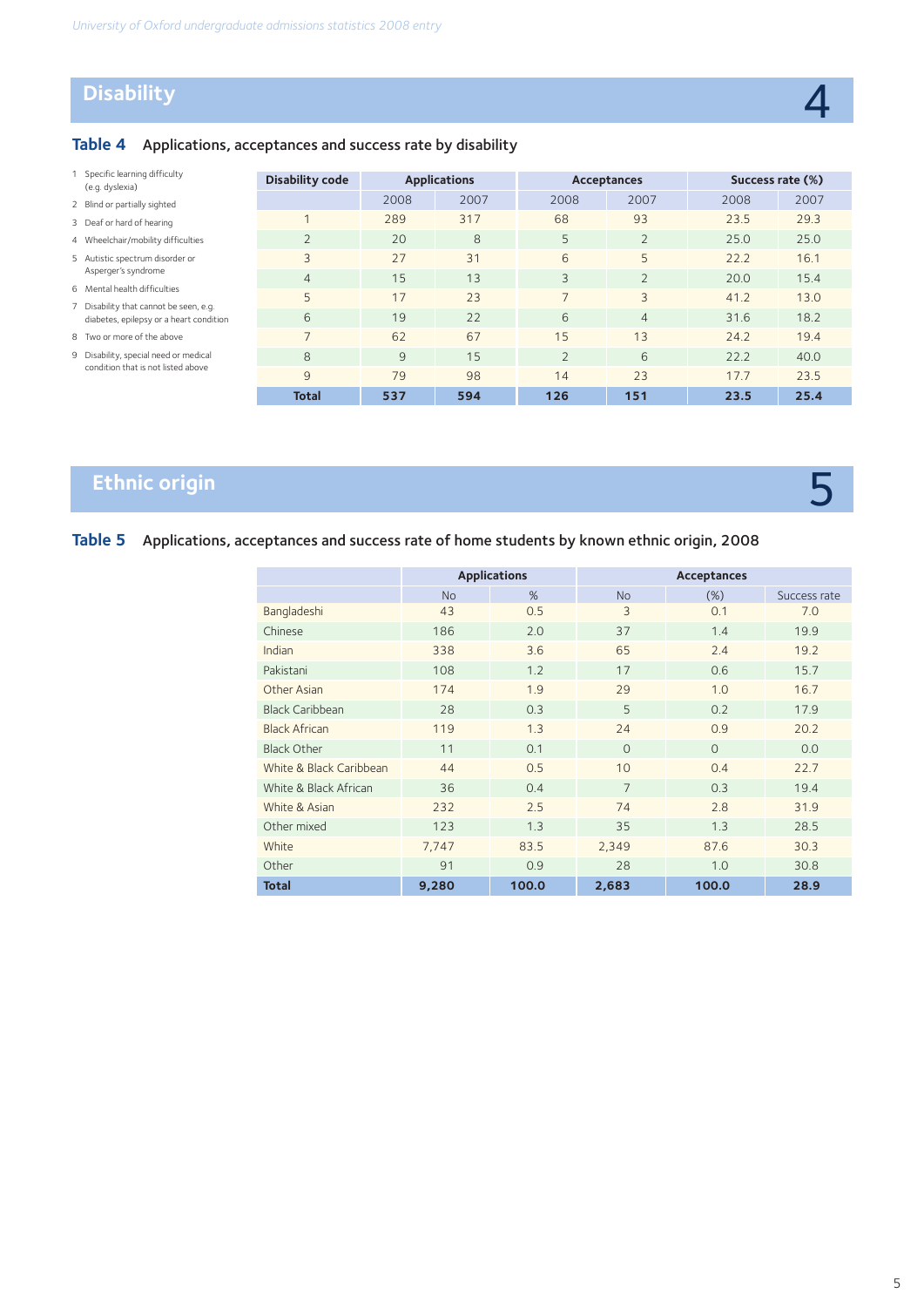# **Courses and gender 6 Courses and gender 6 Courses and gender**

## **Table 6** Applications and acceptances by course and gender, 2008

|                                         |                | <b>Applications</b> |        |                | Acceptances     |                |      | Success rate (%) |       |
|-----------------------------------------|----------------|---------------------|--------|----------------|-----------------|----------------|------|------------------|-------|
|                                         | M              | F                   | Total  | M              | F               | Total          | M    | F                | Total |
| <b>ARTS</b>                             |                |                     |        |                |                 |                |      |                  |       |
| Ancient & Modern History                | 55             | 24                  | 79     | 16             | $\overline{4}$  | 20             | 29.1 | 16.7             | 25.3  |
| Archaeology and Anthropology            | 19             | 59                  | 78     | 6              | 15              | 21             | 31.6 | 25.4             | 26.9  |
| Classical Archaeology & Ancient History | 35             | 43                  | 78     | $\overline{9}$ | 13              | 22             | 25.7 | 30.2             | 28.2  |
| Classics                                | 117            | 142                 | 259    | 65             | 57              | 122            | 55.6 | 40.1             | 47.1  |
| Classics & English                      | $\overline{9}$ | 24                  | 33     | 1              | 5               | 6              | 11.1 | 20.8             | 18.2  |
| Classics & Modern Languages             | 16             | 20                  | 36     | 8              | $\overline{2}$  | 10             | 50.0 | 10.0             | 27.8  |
| Economics & Management                  | 558            | 381                 | 939    | 46             | 27              | 73             | 8.2  | 7.1              | 7.8   |
| English                                 | 328            | 762                 | 1,090  | 80             | 147             | 227            | 24.4 | 19.3             | 20.8  |
| English & Modern Languages              | 22             | 123                 | 145    | 6              | 20              | 26             | 27.3 | 16.3             | 17.9  |
| European & Middle Eastern Languages     | 15             | 32                  | 47     | $\overline{4}$ | 3               | $\overline{7}$ | 26.7 | 9.4              | 14.9  |
| Fine Art                                | 49             | 126                 | 175    | $\overline{7}$ | 12              | 19             | 14.3 | 9.5              | 10.9  |
| Geography                               | 124            | 148                 | 272    | 38             | 40              | 78             | 30.6 | 27.0             | 28.7  |
| History                                 | 439            | 341                 | 780    | 124            | 109             | 233            | 28.2 | 32.0             | 29.9  |
| History & Economics                     | 44             | 13                  | 57     | 6              | $\overline{2}$  | 8              | 13.6 | 15.4             | 14.0  |
| History & English                       | 22             | 58                  | 80     | $\overline{2}$ | $\overline{7}$  | $\overline{9}$ | 9.1  | 12.1             | 11.3  |
| History & Modern Languages              | 23             | 55                  | 78     | 8              | $\overline{9}$  | 17             | 34.8 | 16.4             | 21.8  |
| <b>History &amp; Politics</b>           | 151            | 89                  | 240    | 29             | 19              | 48             | 19.2 | 21.3             | 20.0  |
| History of Art                          | 12             | 57                  | 69     | 3              | $\overline{9}$  | 12             | 25.0 | 15.8             | 17.4  |
| Law                                     | 427            | 508                 | 935    | 76             | 103             | 179            | 17.8 | 20.3             | 19.1  |
| Law/LSE                                 | 90             | 164                 | 254    | 12             | 15              | 27             | 13.3 | 9.1              | 10.6  |
| Mathematics & Philosophy                | 57             | 30                  | 87     | 15             | $6\phantom{.}6$ | 21             | 26.3 | 20.0             | 24.1  |
| Modern Languages                        | 195            | 358                 | 553    | 65             | 113             | 178            | 33.3 | 31.6             | 32.2  |
| Modern Languages & Linguistics          | 29             | 42                  | 71     | 13             | 10              | 23             | 44.8 | 23.8             | 32.4  |
| <b>Music</b>                            | 74             | 91                  | 165    | 44             | 26              | 70             | 59.5 | 28.6             | 42.4  |
| <b>Oriental Studies</b>                 | 63             | 87                  | 150    | 17             | 25              | 42             | 27.0 | 28.7             | 28.0  |
| Philosophy & Modern Languages           | 21             | 57                  | 78     | $\overline{7}$ | 13              | 20             | 33.3 | 22.8             | 25.6  |
| Philosophy & Theology                   | 50             | 53                  | 103    | 15             | 14              | 29             | 30.0 | 26.4             | 28.2  |
| Physics & Philosophy                    | 76             | 24                  | 100    | 16             | $\overline{2}$  | 18             | 21.1 | 8.3              | 18.0  |
| PPE                                     | 665            | 527                 | 1,192  | 133            | 99              | 232            | 20.0 | 18.8             | 19.5  |
| Theology                                | 60             | 55                  | 115    | 14             | 25              | 39             | 23.3 | 45.4             | 33.9  |
| <b>TOTAL ARTS</b>                       | 3.845          | 4,493               | 8,338  | 885            | 951             | 1,836          | 23.0 | 21.2             | 22.0  |
| <b>SCIENCES</b>                         |                |                     |        |                |                 |                |      |                  |       |
| Biochemistry                            | 98             | 102                 | 200    | 41             | 45              | 86             | 41.8 | 44.1             | 43.0  |
| <b>Biological Sciences</b>              | 135            | 180                 | 315    | 48             | 63              | 111            | 35.6 | 35.0             | 35.2  |
| Chemistry                               | 308            | 170                 | 478    | 137            | 56              | 193            | 44.5 | 32.9             | 40.4  |
| Computer Science                        | 93             | 16                  | 109    | 20             | $\overline{2}$  | 22             | 21.5 | 12.5             | 20.2  |
| Earth Sciences (Geology)                | 34             | 40                  | 74     | 17             | 17              | 34             | 50.0 | 42.5             | 45.9  |
| <b>Engineering Science</b>              | 434            | 100                 | 534    | 133            | 33              | 166            | 30.6 | 33.0             | 31.1  |
| <b>EEM</b>                              | 65             | 26                  | 91     | 5              | $\overline{4}$  | $\mathsf 9$    | 7.7  | 15.4             | 9.9   |
| Experimental Psychology                 | 43             | 147                 | 190    | $\mathsf 9$    | 39              | 48             | 20.9 | 26.5             | 25.3  |
| <b>Human Sciences</b>                   | 12             | 66                  | 78     | 5              | 24              | 29             | 41.7 | 36.4             | 37.2  |
| Materials Science (inc. MEM)            | 48             | 18                  | 66     | 20             | 10              | 30             | 41.7 | 55.6             | 45.5  |
| Mathematics                             | 509            | 327                 | 836    | 116            | 53              | 169            | 22.8 | 16.2             | 20.2  |
| Mathematics & Computer Science          | 55             | 13                  | 68     | 24             | $\overline{4}$  | 28             | 43.6 | 30.8             | 41.2  |
| Mathematics & Statistics                | 85             | 60                  | 145    | 13             | 13              | 26             | 15.3 | 21.7             | 17.9  |
| Medicine                                | 427            | 548                 | 975    | 70             | 81              | 151            | 16.4 | 14.8             | 15.5  |
| Physics                                 | 493            | 169                 | 662    | 129            | 44              | 173            | 26.2 | 26.0             | 26.1  |
| Physiological Sciences                  | 21             | 40                  | 61     | $\mathsf 9$    | 14              | 23             | 42.9 | 35.0             | 37.7  |
| PPP                                     | 51             | 117                 | 168    | 13             | 23              | 36             | 25.5 | 19.7             | 21.4  |
| <b>TOTAL SCIENCES</b>                   | 2,911          | 2,139               | 5,050  | 809            | 525             | 1,334          | 27.8 | 24.5             | 26.4  |
| <b>TOTAL</b>                            | 6,756          | 6,632               | 13,388 | 1,694          | 1,476           | 3,170          | 25.1 | 22.3             | 23.7  |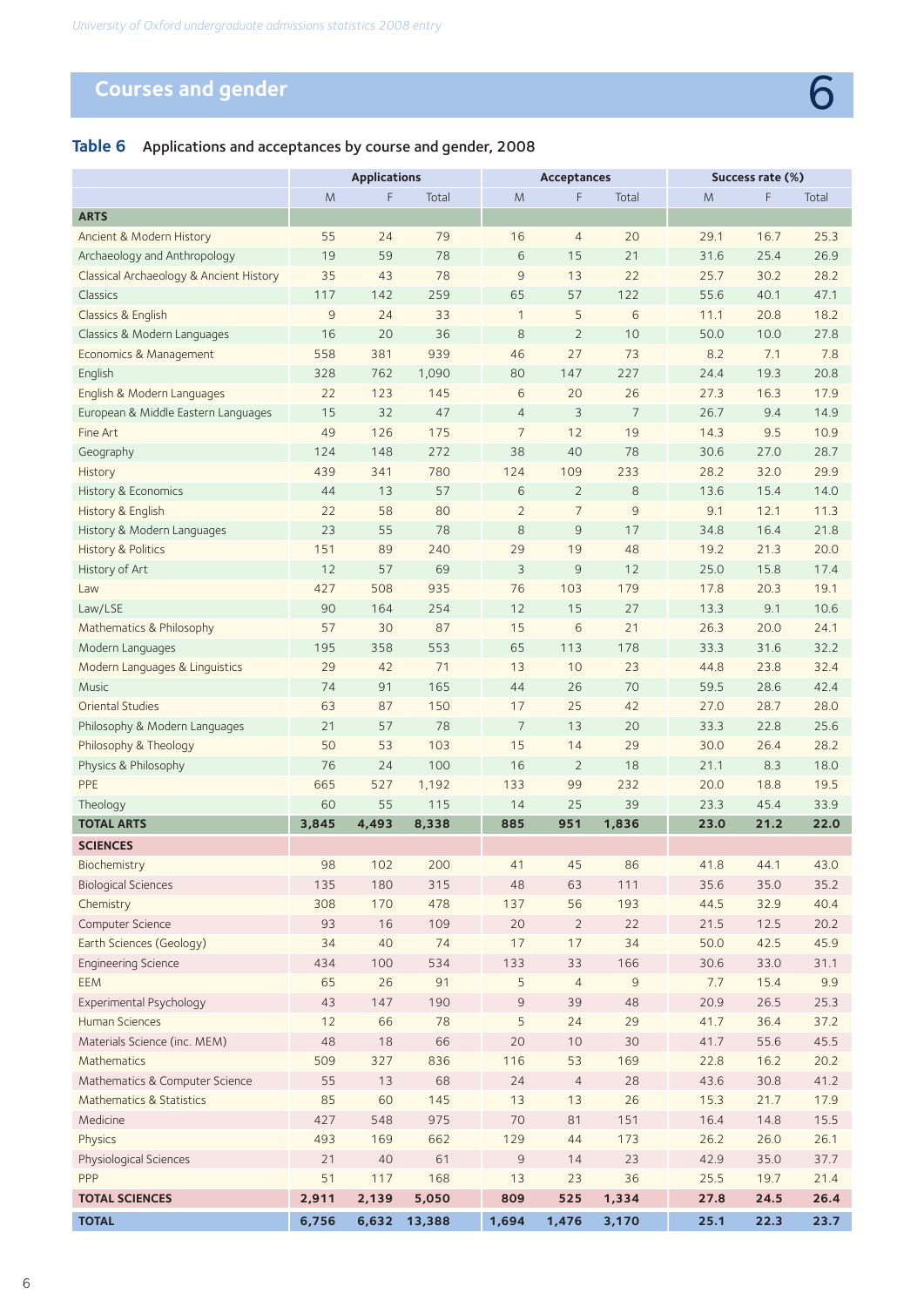## **Courses and type of school/college** 7

|                                  | Maintained |          | Independent      |           |                | <b>Others</b>    |          |                |                 |
|----------------------------------|------------|----------|------------------|-----------|----------------|------------------|----------|----------------|-----------------|
|                                  | App        | Acc      | Success rate (%) | App       | Acc            | Success rate (%) | App      | Acc            | Success rate(%) |
| <b>Arts</b>                      |            |          |                  |           |                |                  |          |                |                 |
| Ancient & Modern History         | $39 -$     | $5+$     | 13.8             | 35        | $11+$          | 32.4             | $7+$     | $1 -$          | 9.1             |
| Archaeology and Anthropology     | 28         | 8        | 28.6             | 26        | 10             | 38.5             | $18+$    | 3              | 16.4            |
| Classical Arch & Ancient History | $48 -$     | $13 -$   | 26.6             | $29+$     | $8-$           | 26.1             | $9+$     | $1 -$          | 7.1             |
| Classics                         | 64         | 24       | 37.5             | $171+$    | $86+$          | 50.4             | 26       | $9-$           | 33.3            |
| Classics & English               | 13         | $2+$     | 17.9             | $16 -$    | $4+$           | 27.7             | $8-$     | $\mathbf{1}$   | 13.0            |
| Classics & Modern Languages      | 8          | $3 -$    | 33.3             | $20+$     | 6              | 29.5             | $4-$     | $\circ$        | 0.0             |
| Economics & Management           | $208 -$    | $31 -$   | 14.8             | $270 -$   | $39 -$         | 14.3             | $356+$   | $14+$          | 4.0             |
| English                          | 601        | $130+$   | 21.7             | $406 -$   | $97+$          | 24.0             | 124      | $10 -$         | 7.8             |
| English & Modern Languages       | $73+$      | $12+$    | 16.8             | $45+$     | 11             | 24.3             | $19+$    | $1+$           | 6.9             |
| European & Mid Eastern Languages | $10+$      | $4+$     | 41.9             | 23        | $4+$           | 18.8             | $6+$     | $1+$           | 21.1            |
| Fine Art                         | $87+$      | $10 -$   | 11.1             | $41+$     | $5-$           | 11.3             | 33       | $4+$           | 13.1            |
| Geography                        | $124 -$    | $36 -$   | 28.8             | $138+$    | $45+$          | 32.8             | $16 -$   | $1+$           | 8.5             |
| History                          | 370        | $103 -$  | 27.7             | $354-$    | $115 -$        | 32.4             | $60 -$   | $16 -$         | 26.3            |
| History & Economics              | $17 -$     | $6-$     | 34.0             | $15 -$    | $3+$           | 22.7             | 17       | $\overline{2}$ | 11.8            |
| History & English                | $55 -$     | 8        | 14.6             | $15 -$    | $2+$           | 15.9             | $11 -$   | $1 -$          | 6.3             |
| History & Modern Languages       | 48         | $11 +$   | 23.6             | 28        | $6+$           | 22.6             | 13       | $0+$           | 2.6             |
| <b>History &amp; Politics</b>    | 120        | 23       | 19.2             | $72 -$    | $17+$          | 24.2             | 57       | $\overline{4}$ | 7.0             |
| History of Art                   | $24 -$     | $5-$     | 19.7             | $27 -$    | $5-$           | 17.5             | $17 -$   | $1 -$          | 4.0             |
| Law                              | $552 -$    | $112+$   | 20.4             | 204       | $50 -$         | 24.3             | $193 -$  | 27             | 14.0            |
| Law/LSE                          | $124+$     | $15+$    | 12.3             | 50        | 8              | 16.0             | $92+$    | 5              | 5.4             |
| Mathematics & Philosophy         | $50 -$     | 12       | 24.2             | $25+$     | $9+$           | 36.8             | 15       | $1+$           | 8.9             |
| Modern Languages                 | $235+$     | $77+$    | 32.9             | 251       | $84+$          | 33.6             | $42 -$   | $13 -$         | 30.4            |
| Modern Languages & Linguistics   | $33+$      | $10 -$   | 29.0             | $23 -$    | $9-$           | 38.2             | 11       | $3-$           | 24.2            |
| <b>Music</b>                     | 92         | 28       | 30.4             | $75 -$    | $32+$          | 43.3             | $10 -$   | $2 -$          | 17.2            |
| Oriental Studies                 | $54-$      | $14 -$   | 25.5             | $62+$     | 23             | 36.9             | 39       | $6-$           | 14.5            |
| Philosophy & Modern Languages    | $26 -$     | $7+$     | 28.6             | 27        | $9+$           | 34.6             | $12+$    | $\overline{2}$ | 16.2            |
| Philosophy & Theology            | $46+$      | $10 -$   | 20.9             | 45        | $12 -$         | 25.9             | $13 -$   | $\overline{2}$ | 15.8            |
| Physics & Philosophy             | $37+$      | $7 -$    | 17.9             | $32 -$    | $\overline{7}$ | 22.1             | $15+$    | $1 -$          | 4.3             |
| PPE                              | $399+$     | 98       | 24.5             | $382+$    | 102            | 26.7             | $438+$   | $35 -$         | 7.9             |
| Theology                         | $47 -$     | $18 -$   | 37.9             | $61+$     | 22             | 35.9             | $15+$    | $6-$           | 37.0            |
| <b>TOTAL ARTS</b>                | 3,631      | 841      | 23.2             | $2.968 -$ | 843            | 28.4             | $1,696+$ | $171 -$        | 10.1            |
| <b>SCIENCES</b>                  |            |          |                  |           |                |                  |          |                |                 |
| Biochemistry                     | $100+$     | $44 -$   | 43.5             | $62 -$    | 35             | 56.8             | $58+$    | $13+$          | 22.9            |
| <b>Biological Sciences</b>       | 121        | $54+$    | 44.9             | 96        | $39+$          | 41.0             | $52+$    | 9              | 17.2            |
| Chemistry                        | 250        | 94       | 37.6             | $167+$    | 80             | 47.8             | $48+$    | 12             | 24.8            |
| Computer Science                 | 47         | 15       | 31.9             | 16        | $5-$           | 29.2             | 27       | $7 -$          | 24.7            |
| Earth Sciences (Geology)         | $42+$      | 21       | 49.6             | $20 -$    | 8              | 40.7             | $10+$    | $2 -$          | 16.1            |
| <b>Engineering Science</b>       | $193+$     | 65       | 33.6             | 165       | 68             | 41.2             | 120      | $16+$          | 13.6            |
| <b>EEM</b>                       | $11 +$     | $3+$     | 29.4             | $17+$     | $3+$           | 19.2             | $63 -$   | $5-$           | 7.4             |
| Experimental Psychology          | $121 +$    | $29 -$   | 23.6             | $56 -$    | $17 -$         | 29.9             | $39 -$   | $\overline{4}$ | 10.3            |
| <b>Human Sciences</b>            | $41 +$     | 14       | 33.9             | $28+$     | 11             | 38.8             | $27+$    | $\overline{7}$ | 25.6            |
| Materials Science (inc MEM)      | 17         | $9+$     | 54.9             | 28        | $15 -$         | 52.4             | 20       | $4+$           | 21.7            |
| Mathematics                      | 505        | 91       | 18.0             | $242 -$   | $72+$          | 29.9             | $61 -$   | 12             | 19.8            |
| Mathematics & Computer Science   | $36 -$     | $12 -$   | 32.7             | $10$      | $5-$           | 46.7             | $13 -$   | $\overline{4}$ | 31.6            |
| Mathematics & Statistics         | $54 -$     | $9-$     | 16.1             | $47 -$    | $11 +$         | 24.3             | $37+$    | 7              | 18.8            |
| Medicine                         | $513+$     | $75+$    | 14.7             | $342 -$   | $68+$          | 20.0             | $182 +$  | $6+$           | 3.5             |
| Physics                          | 436        | $102 -$  | 23.3             | $177 -$   | 60             | 34.0             | $63+$    | 12             | 18.9            |
| Physiological Sciences           | $26+$      | $11 +$   | 43.0             | 22        | $8+$           | 37.9             | 6        | $1 +$          | 22.2            |
| PPP                              | 58         | $13+$    | 23.0             | $51 +$    | $17 +$         | 33.8             | $60+$    | $\overline{2}$ | 3.3             |
| <b>TOTAL SCIENCES</b>            | 2,573      | $661+$   | 25.7             | 1,545     | $523 -$        | 33.9             | 888-     | $124 -$        | 13.9            |
| <b>TOTAL</b>                     | 6,204      | $1,502+$ | 24.2             | $4,513-$  | 1,366-         | 30.3             | 2,584    | $294+$         | 11.4            |

## Table 7 Three-year average<sup>\*</sup> of applications and acceptances by course and type of school/college, 2006–8

The figures for applications and acceptances are given to the nearest whole number. <sup>+</sup> or <sup>-</sup> indicates whether the number has been rounded down or up. # Three-year averages are given because proportions vary from year to year.